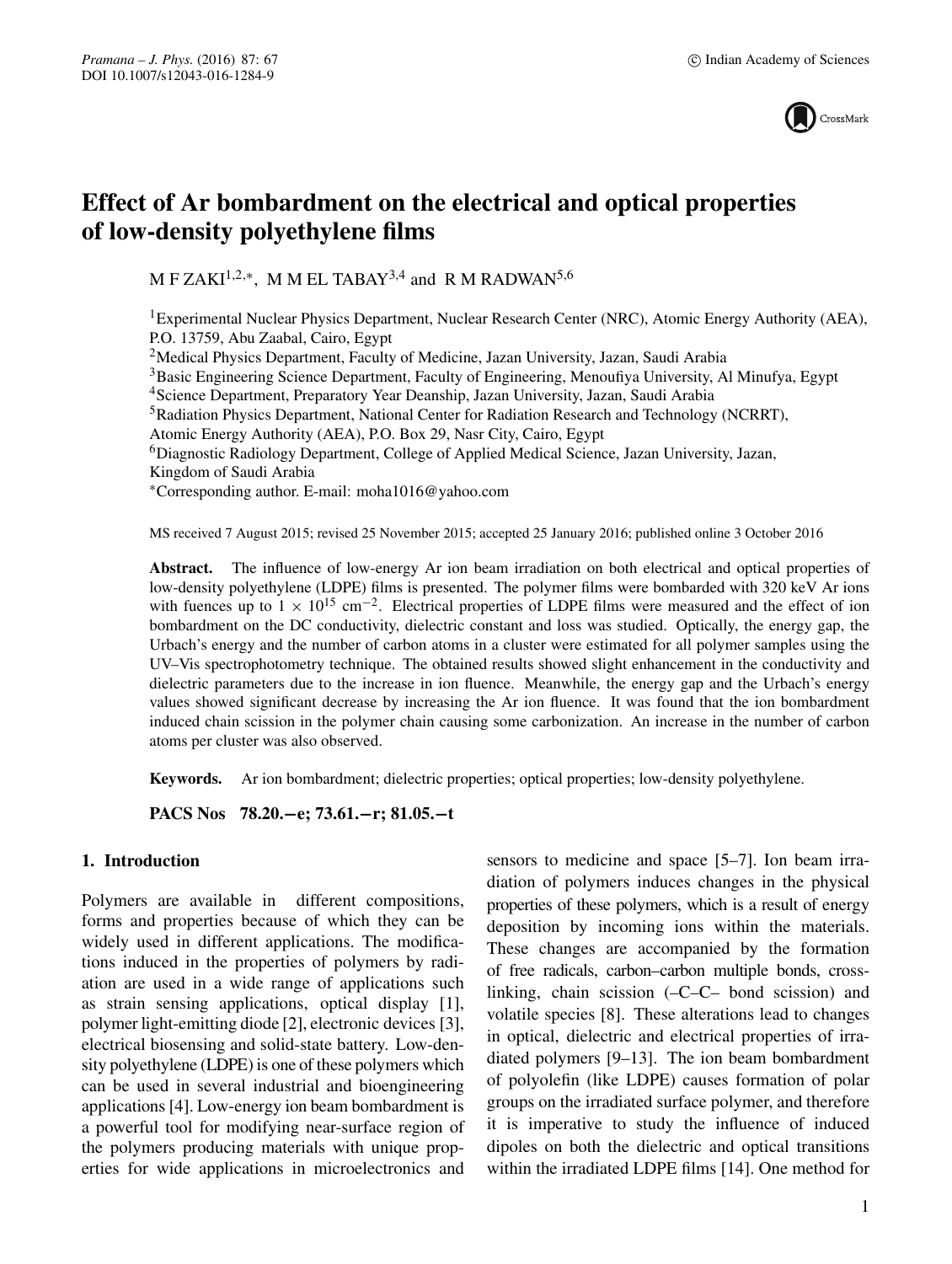a thorough knowledge of the induced transition and also for getting information about the optical and electrical changes in the irradiated polymer, is to study the optical and electrical properties, especially, the dielectric parameters and the absorption band edge.

The main objective of this study is to investigate the effect of Ar ion beam irradiation on the electrical and optical properties of LDPE by measuring the conductivity, dielectric constant and loss, resonance frequency, relaxation time, band-gap energy and Urbach's energy to be used in suitable applications. The Ar ion fluence varies from  $1 \times 10^{13}$  ions·cm<sup>-2</sup> to  $1 \times 10^{15}$ ions·cm−2. The induced modification of the electrical properties of the irradiated samples was correlated by the change in the optical band gap. For more information, an attempt has been made to correlate the obtained results with the reported data.

# **2. Experimental work**

Low-density polyethylene (LDPE) pellets manufactured in Exxon Chemical Company were used. The polymer density is about 0.935 g  $cm^{-3}$  and its degree of crystallinity is about 45%. Isotropic films of 1 mm thickness were obtained by compression molding at 433 K and 15 MPa, followed by quenching by immediately transferring to the water-cooled press under the same pressure. The LDPE films were bombarded with argon (Ar) ions of 320 keV energy. The ion implanter was a Balzers MPB 202 RP type, located at the Institute of Electronic Material Technology, Warsaw, Poland. Ion bombardment was done to all samples at room temperature. The beam density was adjusted below 0.11  $\mu$ A cm<sup>-2</sup> to avoid the increase in temperature of the surface layer of the films. The bombardment of LDPE films was carried out in vacuum, where the pressure was in the order of  $10^{-4}$  Pa. The range R of 320 keV Ar ion, nuclear energy loss  $(S_n)$  and electronic energy loss  $(S_e)$  in 1 mm of LDPE sample are calculated by SRIM 2008 [5] and are equal to 486.5 nm, 196 eV/nm and 466.5 eV/nm, respectively. The electrical properties were measured using a locally designed electrical circuit [11]. Two electrodes were fixed at the opposite surfaces of each films using silver paste to ensure good electrical contacts. The DC resistance of LDPE films was measured using a digital electrometer from Keithley (type 6517A), USA. Meanwhile, Hioki LCR bridge of the type 3532 Z Hi-Tester from Japan was used for measuring the AC parameters. The frequency range was selected to be from 200 Hz to 5 MHz with an accuracy range of 0.15–4%. The bridge was connected to a PC using an interface of type Rs-232c. All electrical measurements were carried out at room temperature in the Department of Basic Engineering Science, Faculty of Engineering, Menoufiya University, Egypt. The spectrophotometer used in this study for the UV–Vis measurements was of type UV2 double beam supplied by Unicam, England. The measurements were performed in the wavelength range from 190 to 1000 nm, where the resolution was selected to be 1 nm. LDPE films were carefully cleaned before the optical measurements. The films were placed in a metallic holder of  $1 \times 1$  cm dimensions for the transmission of the beam through the centre of the films. The air was chosen as the reference. The optical measurements were performed at the Atomic Energy Authority (AEA), Egypt.

# **3. Results and discussions**

#### 3.1 *Electrical properties*

The electrical conductivity ( $\sigma_{DC}$ ) values, under direct current, for the pristine and ion-bombarded LDPE samples are given in table 1. From the table, one can clearly observe the slight increase in the value of  $\sigma_{DC}$ , due to ion bombardment upto a fluence of  $1 \times 10^{14}$  cm<sup>-2</sup>, where its value was  $7.85 \times 10^{-10}$  (±2%)  $\Omega^{-1}$  m<sup>-1</sup> for the pristine film and increased up to  $1.18 \times 10^{-9} (\pm 2\%)$  $\Omega^{-1}$  m<sup>-1</sup> for the  $1 \times 10^{14}$  cm<sup>-2</sup> bombarded film. Then, the value of  $\sigma_{DC}$  seems to be constant for the highest fluence ion bombarded film. This slight increase in  $\sigma_{DC}$ can be attributed to the chain scission of the macromolecules induced by ion bombardment [15]. The increase in the polymer conductivity is generally due to either the increase in the number of free charges or

**Table 1.** DC conductivity ( $\sigma_{DC}$ ), relaxation time (τ) and resonance frequency ( $\omega_c$ ) as functions of Ar ion beam fluence.

| Fluence (ions/cm <sup>2</sup> ) | $\sigma_{\rm DC}$ ( $\Omega^{-1}$ m <sup>-1</sup> ) | $\tau$ (s)             | $\omega_{\rm c}$ (Hz) |
|---------------------------------|-----------------------------------------------------|------------------------|-----------------------|
| Pristine                        | $7.85 \times 10^{-10}$                              | $2.585 \times 10^{-6}$ | 386832.2              |
| $10^{13}$                       | $9.75 \times 10^{-10}$                              | $2.68 \times 10^{-6}$  | 373250.2              |
| $10^{14}$                       | $1.18 \times 10^{-9}$                               | $2.959 \times 10^{-6}$ | 337940.6              |
| $10^{15}$                       | $1.18 \times 10^{-9}$                               | $3.13 \times 10^{-6}$  | 319152.3              |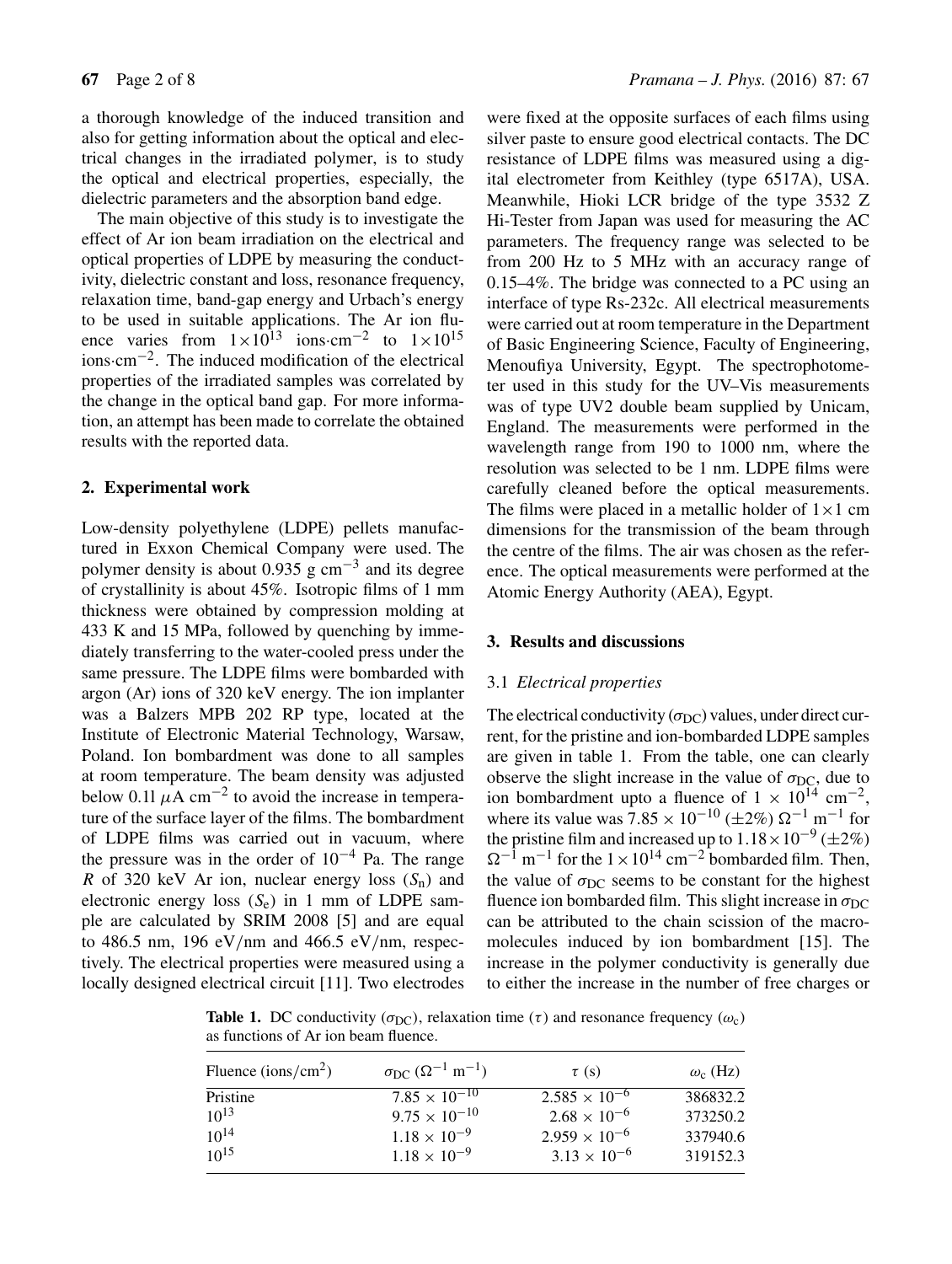the enhancement of the mobility of the electrons and/ or holes already existing in the polymer. Both processes occurred in the bombarded films, as the chain scission induces a decrease in the average molecular weight of LDPE. This, in turn, leads to an increase in the molecular mobility. Moreover, the scission can reduce the number of valence electrons in the polymer, where the number of free charges may increase as a result of this scission. Therefore, the value of  $\sigma_{DC}$  is increased for the bombarded samples. Meanwhile, the highest fluence  $(1\times10^{15} \text{ cm}^{-2})$ , may tend to a saturation value for such scission so that no more scissions could be occurred in the polymer chains. Therefore,  $\sigma_{DC}$  value remains constant. The dielectric parameters of all LDPE films have been determined, and the dielectric constant  $(\varepsilon')$ and dielectric loss  $(\varepsilon'')$  were calculated using these parameters.

The raw dielectric data were fitted by applying the Debye's equations [16,17]:

$$
\varepsilon' = \varepsilon'_{\infty} + \frac{\varepsilon'_{\rm s} - \varepsilon'_{\infty}}{1 + \omega^2 \tau^2},\tag{1}
$$

$$
\varepsilon'' = \frac{(\varepsilon_s' - \varepsilon_\infty')\omega\tau}{1 + \omega^2 \tau^2},\tag{2}
$$

where  $\varepsilon'_{\infty}$  is the minimum value of the dielectric constant at the end of the frequency range,  $\varepsilon'_{s}$  is the dielectric constant at static field,  $\omega = 2\pi f$ , f is the frequency and  $\tau$  denotes the relaxation time. From eqs (1) and (2), a linear equation is obtained, which relates the dielectric parameters as

$$
\varepsilon''/\omega = (\varepsilon' - \varepsilon_{\infty}')\tau. \tag{3}
$$

Equation (3) can be written in a logarithmic form as follows:

$$
\log(\varepsilon''/\omega) = \log(\varepsilon' - \varepsilon'_{\infty}) + \log(\tau). \tag{4}
$$

The intercept of the straight line in eq. (4) represents the logarithm of relaxation time  $\tau$ . The values of the relaxation time are listed in table 1 for the pristine and irradiated samples. These values exhibit slight increase with increase in ion fluence. The increase in relaxation time with increase in fluence might be due to the increase in the total surface area of the polymer molecules [17], which, in turn, increases the capability of the charge storage inside the bombarded films. Substituting the values of  $\tau$  in both eqs (1) and (2), one can get fitted values of both  $\varepsilon'$  and  $\varepsilon''$ . Figure 1 represents the variation of dielectric constant with both ion fluence and the frequency at the 200 Hz–5 MHz range. A dipole relaxation trend was observed in all the LDPE films in this spectrum. The spectra of all samples can be divided into three regions. The first one lies in the low-frequency range (200 Hz–7 kHz). In this region, all samples show slight decrease in the dielectric constant values with the frequency. Also, it is noticed that the ion bombardment induces an increase in the values of  $\varepsilon'$  when the fluence increases. The second region represents the relaxation region, where a sharp decrease is observed in  $\varepsilon'$  values as the frequency increases up to ∼300 kHz. Here, one can observe that the resonance frequency values show some decrease with increasing Ar ion fluence. In the last region (from 300 kHz to 5 MHz)  $\varepsilon'$  exhibits a slight decrease with increase in frequency values. In this region, there is



**Figure 1.** The dielectric constant as a function of frequency for the pristine and 320 keV Ar ion-bombarded LDPE films.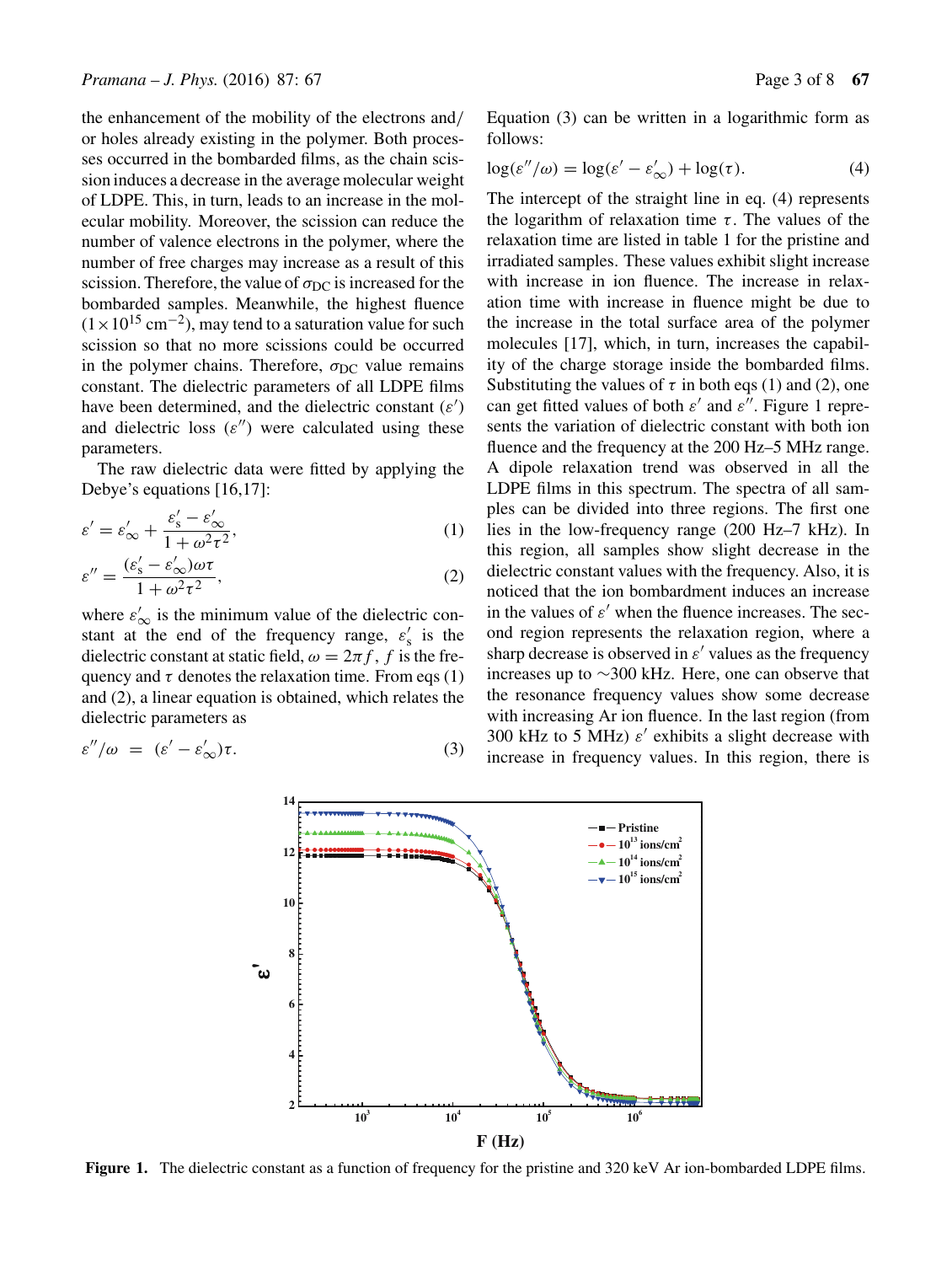no significant change in  $\varepsilon'$  values with increase in ion fluence. The increase in  $\varepsilon'$  could be ascribed to some enhancement in the quantity of the dipoles inside the polymer film due to ion bombardment. These dipoles could be arisen from ion bombardment, where they are normally  $C$ –O and/or  $C$ =O groups [18]. Although the irradiation was introduced to LDPE films in vacuum ambient, the free radicals formed due to ion bombardment could interact with air after irradiation when the samples are exposed to air.

A dipole relaxation is also observed during the dielectric loss  $(\varepsilon'')$  measurements. Figure 2 shows the relation between  $\varepsilon''$  and the frequency of the full range (200 Hz–5 MHz) for the pristine and ion-bombarded samples. All samples show loss peaks with maxima at the resonance frequency  $(\omega_c)$ . The resonance frequency, here, represents the reciprocal of the relaxation time. The value of the peak maximum was found to slightly increase with increasing ion fluence. Moreover, the position of the peak, and in turn the value of  $\omega_c$ , was found to shift, due to irradiation, towards lower frequency. However, the dipole relaxation behaviour is preserved even after the ion bombardment of LDPE films. This agrees well with the trend of the dielectric constant  $\varepsilon'$ . One can assume that some defective states (traps) can be formed inside the band gap of the bombarded films that can be filled with charge carriers [19,20]. The resonance frequency  $(\omega_c)$ , was calculated for all samples and listed in table 1. The molecules or atoms show maximum dispersion at  $\omega_c$ . It was found that  $\omega_c$  is slightly decreased from 386.83 kHz (the pristine film) to 319.152 kHz, if the film was bombarded with Ar beam of  $1 \times 10^{15}$  cm<sup>-2</sup> fluence.

Figure 3 shows the logarithmic dependence of the total conductivity ( $log(\sigma_T)$ ) on the logarithmic frequency  $(log(\omega))$  for all the films. The conductivity behaviour is directly proportional to the frequency. However, no significant change was found in the values of the conductivity due to irradiation. The exponent factor of the universal power law of the conductivity was obtained for all films. Its value was ranged between 0.84 and 0.98, indicating that all samples exhibit hopping conduction mechanism [21].

# 3.2 *Optical properties*

The absorption spectra for all polymer films were obtained in 200–1000 nm wavelength range (shown in figure 4). It is clearly seen that the absorption edge was found to shift monotonically towards longer wavelengths as the ion fluence increases. This shift can be attributed to the formation of some unsaturated groups as a result of ion bombardment [22]. This matches very well with the electrical measurements. The absorption coefficient  $(\alpha)$  is an important parameter for the characterization of the optical properties of a material. It can be calculated from Urbach' formula [23] as

$$
I(t) = I_0 e^{-\alpha t},\tag{5}
$$

where  $I(t)$  is the intensity of the polymer of thickness  $t$ , while  $I_0$  is the intensity of the incident beam. Tauc's equation [24] relates  $\alpha$  to the absorbed photon energy  $(h\nu)$  as follows:

$$
\alpha h v = A (h v - E_g)^n, \tag{6}
$$



**Figure 2.** The dielectric loss as a function of frequency for the pristine and 320 keV Ar ion-bombarded LDPE films.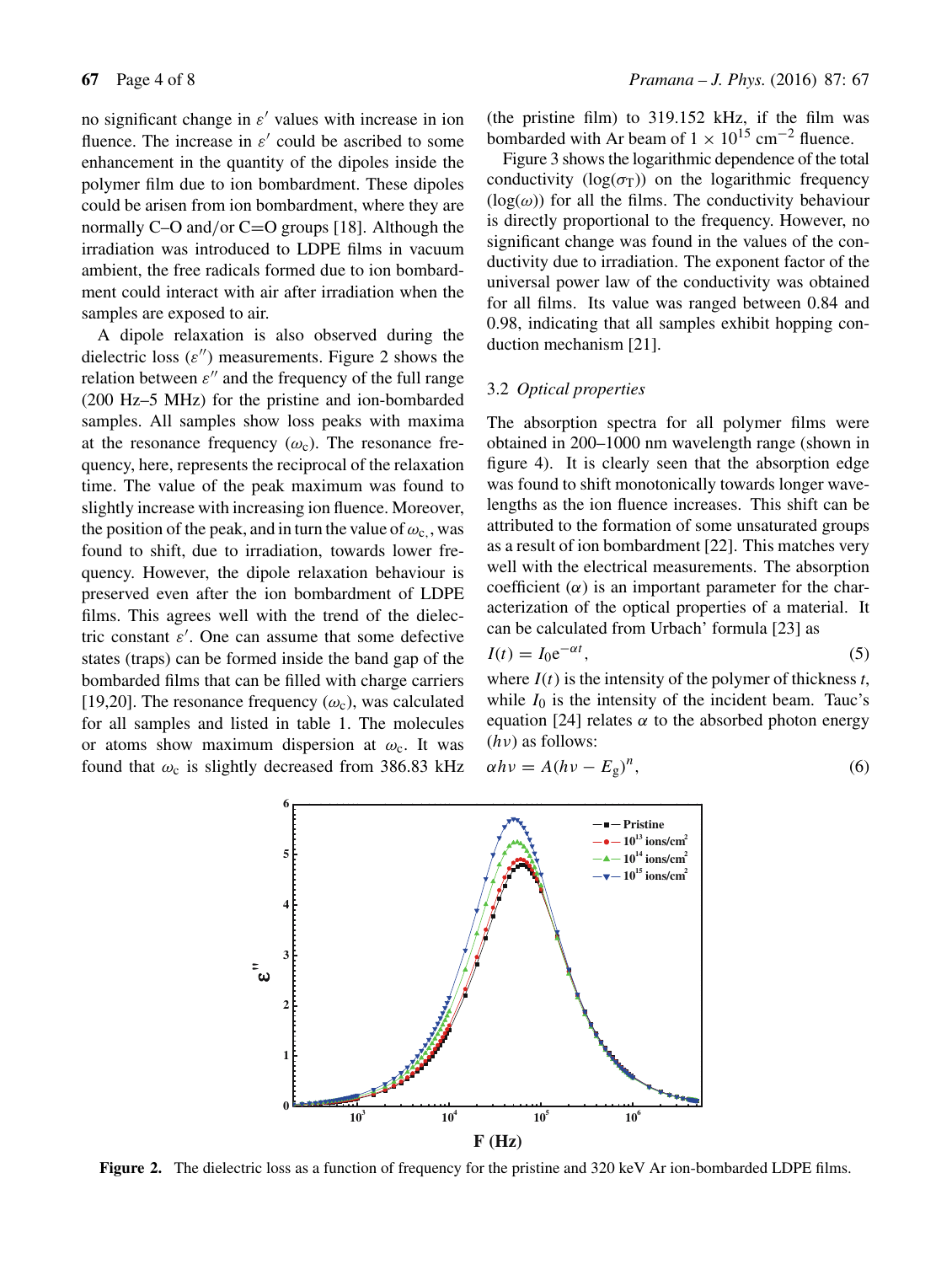

**Figure 3.** The logarithmic variation of the total conductivity vs. the angular frequency for the pristine and 320 keV Ar ion-bombarded LDPE films.

where *A* is a constant and  $E<sub>g</sub>$  represents the optical energy gap. The index  $n$  is a good indicator of the transition type, where it may be equal to  $1/2$ ,  $3/2$ , 2 or 3. For this study, *n* takes the value of  $1/2$ , where it gives good linearity as shown in figure 5. This value is attributed to the allowed direct transition. The values of  $E_g$ were obtained from figure 5 by the intercept of the extrapolation of the linear part in the absorption spectra, where  $\alpha = 0$  in eq. (6). Figure 6a is a plot of  $E<sub>g</sub>$  vs. the ion fluence for LDPE films. It is obvious that an inverse proportion is obtained between the ion bombardment and the energy gap of LDPE samples. This decrease in  $E<sub>g</sub>$  typically was found to be from 4.2 eV for the pristine film to 3 eV for the  $1 \times 10^{15}$  cm<sup>-2</sup> bombarded film. The decrease in energy gap with the highest ion fluence was about 29% from its original value. This decrease may be attributed to the formation of intermediate levels with increase in ion fluence; this is due to irradiation. Also, it can be attributed to the formation of carbon-enriched clusters due to the release of hydrogen as hydrogen molecules [25]. It is well known that the number of carbon atoms within the cluster depends on the optical energy gap. Robertson and Reilly [26] found that the number of carbon atoms



**Figure 4.** UV–Vis spectra for the pristine and 320 keV Ar ion-bombarded LDPE films.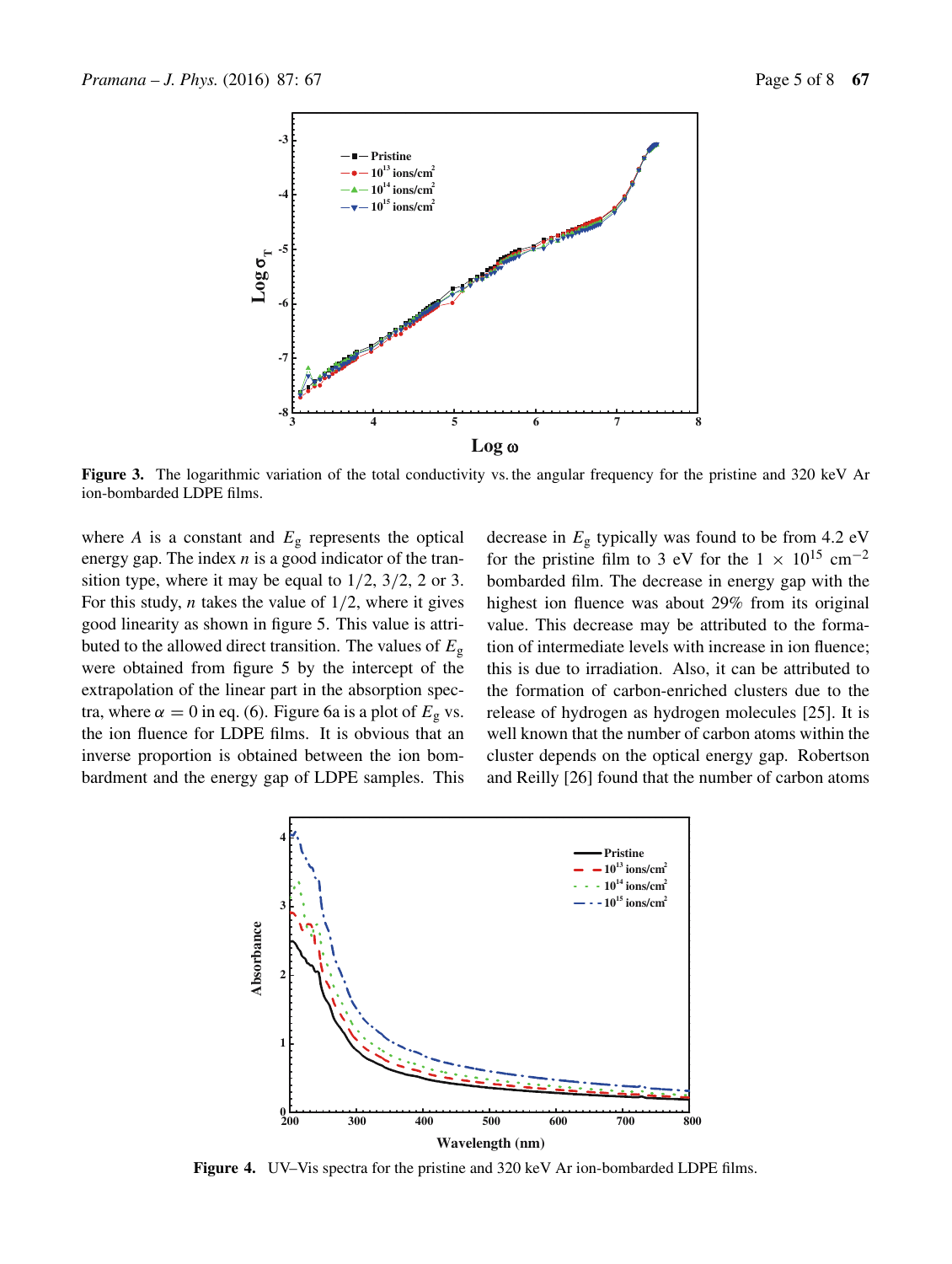

**Figure 5.** Plots of  $(\alpha h \nu)^2$  vs. photon energy for the pristine and Ar ion-bombarded LDPE films.



**Figure 6.** (a) Dependence of the energy gap  $E<sub>g</sub>$  values and (b) the number of carbon atoms per conjugated length N and clusters  $M$  on the Ar ion fluence for LDPE films.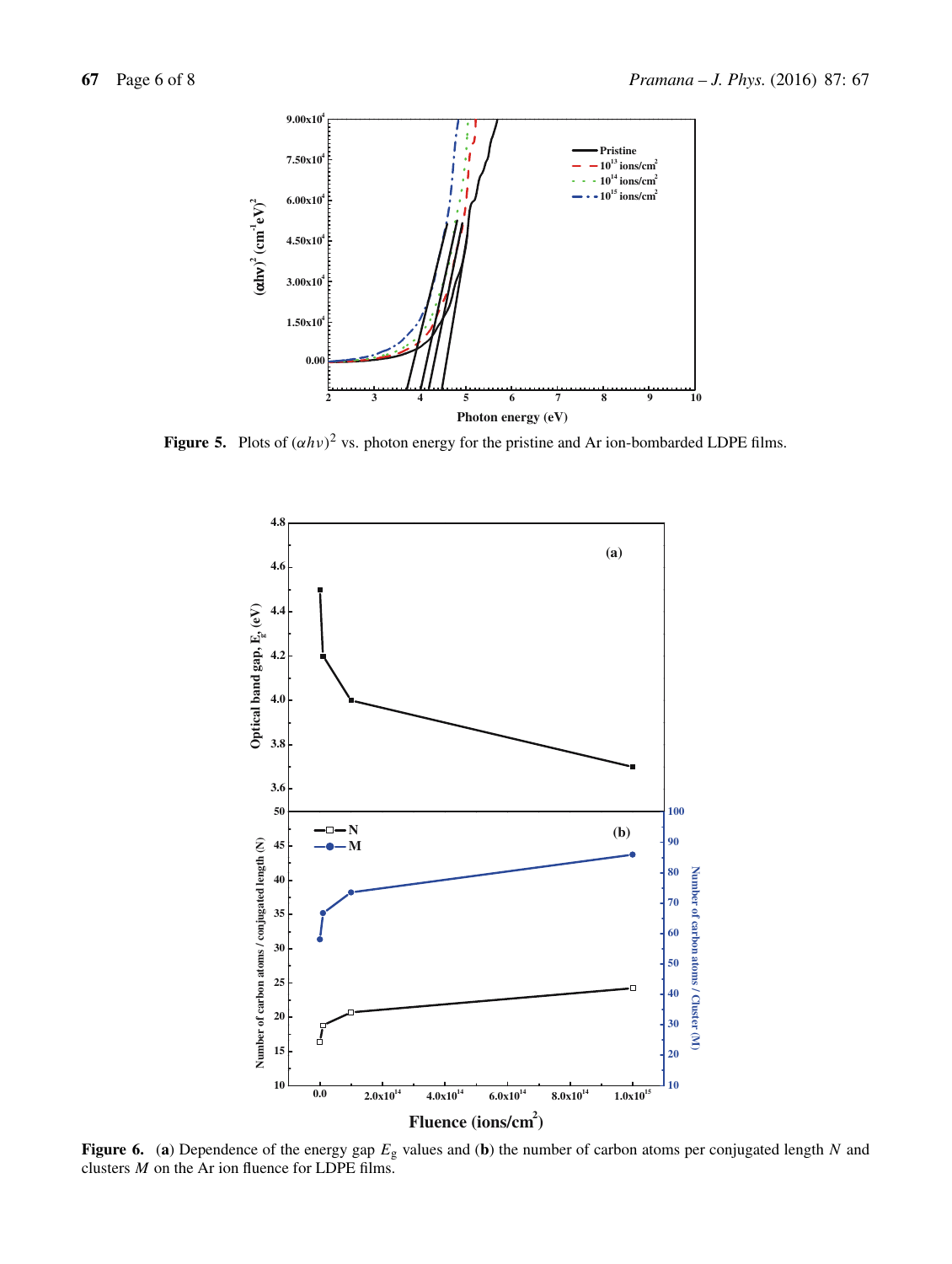

**Figure 7.** (a) The logarithmic variation of the absorption coefficient  $(\alpha)$  against the photon energy for the pristine and ion-bombarded LDPE films and (**b**) the Urbach's energy as a function of ion fluence.

per conjugated length  $(N)$  inside the cluster can be estimated by the relation:

$$
E_{\rm g} = 2\pi \beta / \sqrt{N},\tag{7}
$$

where  $2\beta$  is the band structure energy of a pair of adjacent  $\pi$  sites.  $\beta$  takes the value −2.9 eV for a 6membered carbon ring. However, Robertson relation was used to estimate the cluster size for the bombarded polymers. Robertson relation was modified by Fink *et al* [27], where they assumed the cluster structure to be like buckminsterfullerene  $(C_{60}$  rings instead of  $C_6$ ). If M represents the number of carbon atoms in a cluster, one can relate this number to  $E_{\rm g}$  by the following relation:

$$
E_{\rm g} = 34.3/\sqrt{M}.\tag{8}
$$

It is clear from figure 6b that the values of both  $N$ and M increase with the increase in ion fluences, which can be attributed to the formation of an array of conjugate bonds after irradiation of the polymer material. The optical Urbach's energy  $(E_u)$  of the pristine and bombarded LDPE films is generally calculated from the band tail. One can use the Urbach's relation as follows:

$$
\alpha = B \exp(h\nu/E_{\rm u}).\tag{9}
$$

The reciprocal of the slopes in figure 7a represents the values of  $E_u$ , where the linear relation is clear between ln α and  $hν$  for all LDPE films. It was found that the Urbach's energy decreases with increase in Ar ion beam fluence. The relation between  $E<sub>u</sub>$  and ion fluence is shown in figure 7b. From the figure, one can see that the trend of  $E_u$  agrees well with that of  $E_g$  results.

# **4. Conclusion**

The ion bombardment showed some significant changes in both the electrical and optical behaviour of LDPE films. The irradiation-induced conjugated double bonds  $(C=C)$  could be the reason for the decrease in the bandgap energy and Urbach energy. This could also be the reason for the slight enhancement of the conductivity of LDPE films. Meanwhile, both the dielectric constant and loss show significant increase that might be due to the formation of some dipoles over the polymer surface such as C–O and C=O as a result of the exposure of the polymer films to the air after Ar ion bombardment. The number of carbon atoms per conjugated length as well as the number of clusters showed an increase due to ion bombardment of the polymer films, which assures the carbonization of the polymer. This result shows that the ion irradiation is an effective method to improve the surface of polymers so that they can be used as conductive surfaces in microelectronic appliances.

## **Acknowledgement**

The authors are grateful to Prof. A Turos, Institute of Electronic Material Technology (IEMT) Warsaw, Poland and Asst. Prof. A M Abdul-Kader, Helwan University, Cairo, Egypt for their help in carrying out the irradiation of the polymer and for their valuable scientific support.